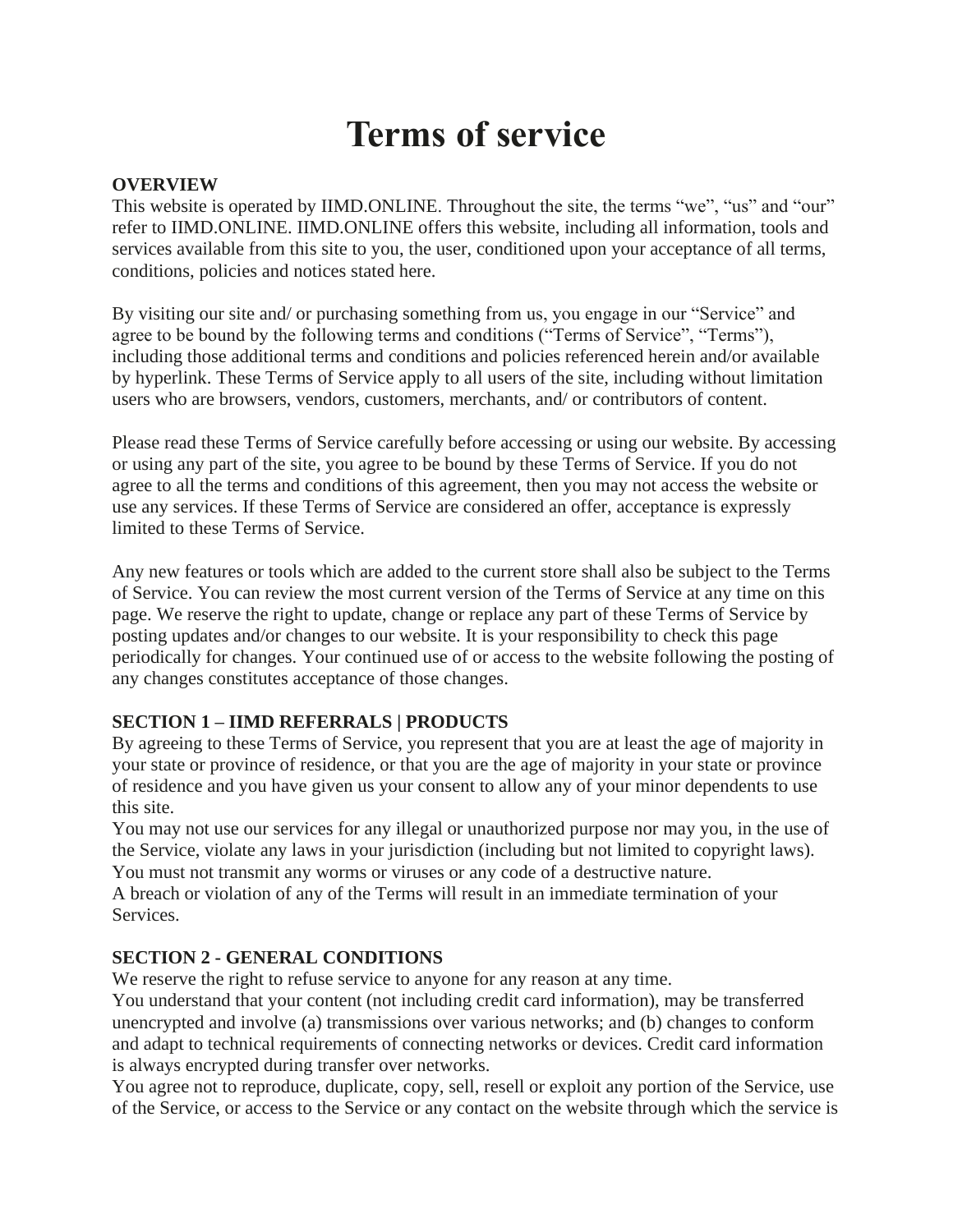provided, without express written permission by us.

The headings used in this agreement are included for convenience only and will not limit or otherwise affect these Terms.

### **SECTION 3 - ACCURACY, COMPLETENESS AND TIMELINESS OF INFORMATION**

We are not responsible if information made available on this site is not accurate, complete or current. The material on this site is provided for general information only and should not be relied upon or used as the sole basis for making decisions without consulting primary, more accurate, more complete or more timely sources of information. Any reliance on the material on this site is at your own risk.

This site may contain certain historical information. Historical information, necessarily, is not current and is provided for your reference only. We reserve the right to modify the contents of this site at any time, but we have no obligation to update any information on our site. You agree that it is your responsibility to monitor changes to our site.

# **SECTION 4 - MODIFICATIONS TO THE SERVICE AND PRICES**

Prices for our products are subject to change without notice.

We reserve the right at any time to modify or discontinue the Service (or any part or content thereof) without notice at any time.

We shall not be liable to you or to any third-party for any modification, price change, suspension or discontinuance of the Service.

# **SECTION 5 - PRODUCTS OR SERVICES (if applicable)**

Certain products or services may be available exclusively online through the website. These products or services may have limited quantities and are subject to return or exchange only according to our Return Policy.

We have made every effort to display as accurately as possible the colors and images of our products that appear at the store. We cannot guarantee that your computer monitor's display of any color will be accurate.

We reserve the right, but are not obligated, to limit the sales of our products or Services to any person, geographic region or jurisdiction. We may exercise this right on a case-by-case basis. We reserve the right to limit the quantities of any products or services that we offer. All descriptions of products or product pricing are subject to change at anytime without notice, at the sole discretion of us. We reserve the right to discontinue any product at any time. Any offer for any product or service made on this site is void where prohibited.

We do not warrant that the quality of any products, services, information, or other material purchased or obtained by you will meet your expectations, or that any errors in the Service will be corrected.

# **SECTION 6 - ACCURACY OF BILLING AND ACCOUNT INFORMATION**

We reserve the right to refuse any order you place with us. We may, in our sole discretion, limit or cancel quantities purchased per person, per household or per order. These restrictions may include orders placed by or under the same customer account, the same credit card, and/or orders that use the same billing and/or shipping address. In the event that we make a change to or cancel an order, we may attempt to notify you by contacting the e-mail and/or billing address/phone number provided at the time the order was made. We reserve the right to limit or prohibit orders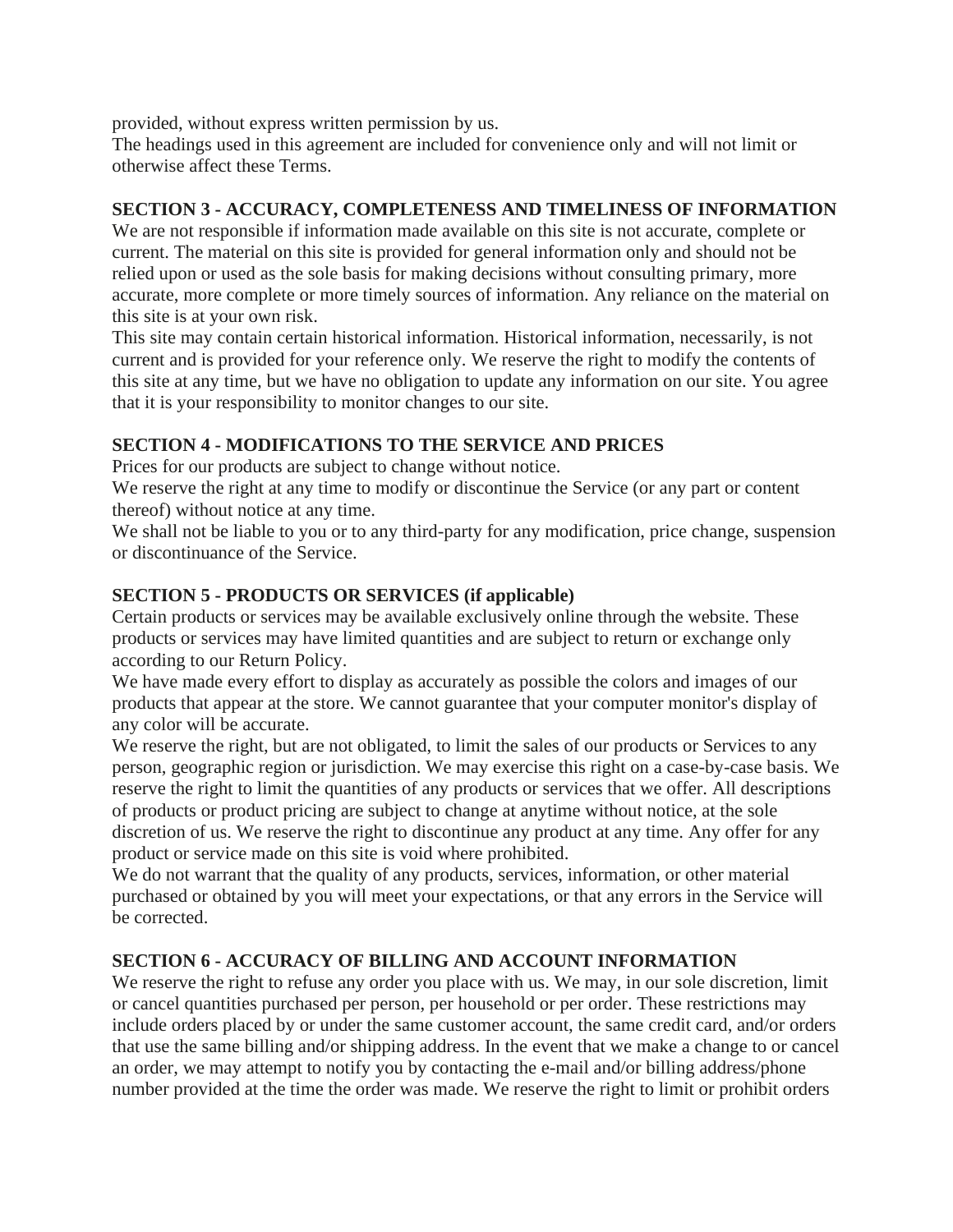that, in our sole judgment, appear to be placed by dealers, resellers or distributors.

You agree to provide current, complete, and accurate purchase and account information for all purchases made at our store. You agree to promptly update your account and other information, including your email address and credit card numbers and expiration dates, so that we can complete your transactions and contact you as needed.

For more detail, please review our Returns Policy.

## **SECTION 7 - OPTIONAL TOOLS**

We may provide you with access to third-party tools over which we neither monitor nor have any control nor input.

You acknowledge and agree that we provide access to such tools "as is" and "as available" without any warranties, representations or conditions of any kind and without any endorsement. We shall have no liability whatsoever arising from or relating to your use of optional third-party tools.

Any use by you of optional tools offered through the site is entirely at your own risk and discretion and you should ensure that you are familiar with and approve of the terms on which tools are provided by the relevant third-party provider(s).

We may also, in the future, offer new services and/or features through the website (including, the release of new tools and resources). Such new features and/or services shall also be subject to these Terms of Service.

#### **SECTION 8 - THIRD-PARTY LINKS**

Certain content, products, and services available via our Service may include materials from third parties.

Third-party links on this site may direct you to third-party websites that are not affiliated with us. We are not responsible for examining or evaluating the content or accuracy and we do not warrant and will not have any liability or responsibility for any third-party materials or websites, or for any other materials, products, or services of third-parties.

We are not liable for any harm or damages related to the purchase or use of goods, services, resources, content, or any other transactions made in connection with any third-party websites. Please review carefully the third-party's policies and practices and make sure you understand them before you engage in any transaction. Complaints, claims, concerns, or questions regarding third-party products should be directed to the third-party.

#### **SECTION 9 - USER COMMENTS, FEEDBACK AND OTHER SUBMISSIONS**

If, at our request, you send certain specific submissions (for example contest entries) or without a request from us you send creative ideas, suggestions, proposals, plans, or other materials, whether online, by email, by postal mail, or otherwise (collectively, 'comments'), you agree that we may, at any time, without restriction, edit, copy, publish, distribute, translate and otherwise use in any medium any comments that you forward to us. We are and shall be under no obligation (1) to maintain any comments in confidence; (2) to pay compensation for any comments; or (3) to respond to any comments.

We may, but have no obligation to, monitor, edit or remove content that we determine in our sole discretion are unlawful, offensive, threatening, libelous, defamatory, pornographic, obscene or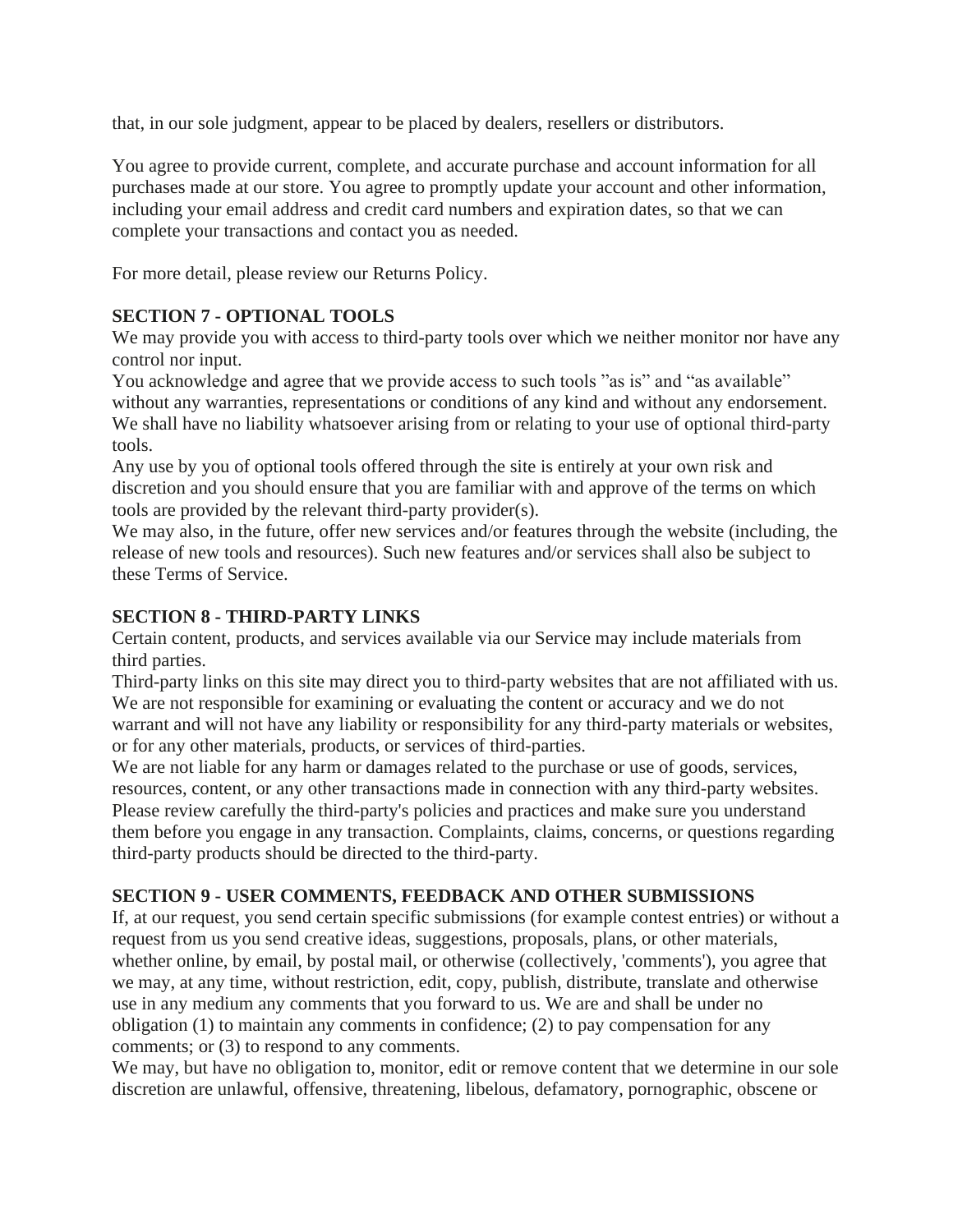otherwise objectionable or violates any party's intellectual property or these Terms of Service. You agree that your comments will not violate any right of any third-party, including copyright, trademark, privacy, personality or other personal or proprietary right. You further agree that your comments will not contain libelous or otherwise unlawful, abusive, or obscene material, or contain any computer virus or other malware that could in any way affect the operation of the Service or any related website. You may not use a false e-mail address, pretend to be someone other than yourself, or otherwise mislead us or third parties as to the origin of any comments. You are solely responsible for any comments you make and their accuracy. We take no responsibility and assume no liability for any comments posted by you or any third-party.

#### **SECTION 10 - PERSONAL INFORMATION**

Your submission of personal information through the store is governed by our Privacy Policy. To view our Privacy Policy.

#### **SECTION 11 - ERRORS, INACCURACIES AND OMISSIONS**

Occasionally there may be information on our site or in the Service that contains typographical errors, inaccuracies or omissions that may relate to product descriptions, pricing, promotions, offers, product shipping charges, transit times and availability. We reserve the right to correct any errors, inaccuracies or omissions, and to change or update information or cancel orders if any information in the Service or on any related website is inaccurate at any time without prior notice (including after you have submitted your order).

We undertake no obligation to update, amend or clarify information in the Service or on any related website, including without limitation, pricing information, except as required by law. No specified update or refresh date applied in the Service or on any related website, should be taken to indicate that all information in the Service or on any related website has been modified or updated.

#### **SECTION 12 - PROHIBITED USES**

In addition to other prohibitions as set forth in the Terms of Service, you are prohibited from using the site or its content: (a) for any unlawful purpose; (b) to solicit others to perform or participate in any unlawful acts; (c) to violate any international, federal, provincial or state regulations, rules, laws, or local ordinances; (d) to infringe upon or violate our intellectual property rights or the intellectual property rights of others; (e) to harass, abuse, insult, harm, defame, slander, disparage, intimidate, or discriminate based on gender, sexual orientation, religion, ethnicity, race, age, national origin, or disability; (f) to submit false or misleading information; (g) to upload or transmit viruses or any other type of malicious code that will or may be used in any way that will affect the functionality or operation of the Service or of any related website, other websites, or the Internet; (h) to collect or track the personal information of others; (i) to spam, phish, pharm, pretext, spider, crawl, or scrape; (j) for any obscene or immoral purpose; or (k) to interfere with or circumvent the security features of the Service or any related website, other websites, or the Internet. We reserve the right to terminate your use of the Service or any related website for violating any of the prohibited uses.

# **SECTION 13 - DISCLAIMER OF WARRANTIES; LIMITATION OF LIABILITY**

We do not guarantee, represent or warrant that your use of our service will be uninterrupted, timely, secure or error-free.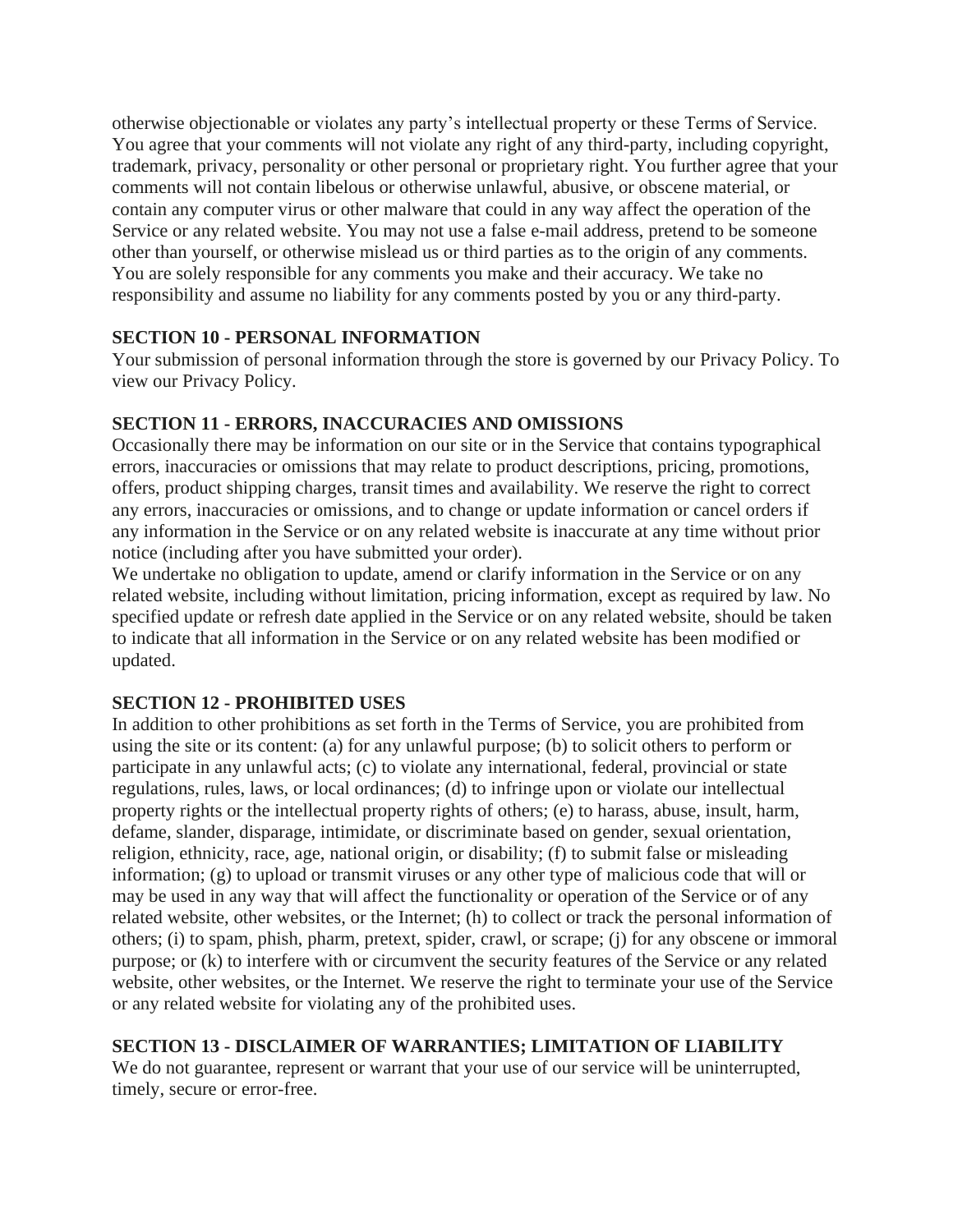We do not warrant that the results that may be obtained from the use of the service will be accurate or reliable.

You agree that from time to time we may remove the service for indefinite periods of time or cancel the service at any time, without notice to you.

You expressly agree that your use of, or inability to use, the service is at your sole risk. The service and all products and services delivered to you through the service are (except as expressly stated by us) provided 'as is' and 'as available' for your use, without any representation, warranties or conditions of any kind, either express or implied, including all implied warranties or conditions of merchantability, merchantable quality, fitness for a particular purpose, durability, title, and non-infringement.

In no case shall IIMD.ONLINE, our directors, officers, employees, affiliates, agents, contractors, interns, suppliers, service providers or licensors be liable for any injury, loss, claim, or any direct, indirect, incidental, punitive, special, or consequential damages of any kind, including, without limitation lost profits, lost revenue, lost savings, loss of data, replacement costs, or any similar damages, whether based in contract, tort (including negligence), strict liability or otherwise, arising from your use of any of the service or any products procured using the service, or for any other claim related in any way to your use of the service or any product, including, but not limited to, any errors or omissions in any content, or any loss or damage of any kind incurred as a result of the use of the service or any content (or product) posted, transmitted, or otherwise made available via the service, even if advised of their possibility. Because some states or jurisdictions do not allow the exclusion or the limitation of liability for consequential or incidental damages, in such states or jurisdictions, our liability shall be limited to the maximum extent permitted by law.

#### **SECTION 14 - INDEMNIFICATION**

You agree to indemnify, defend and hold harmless IIMD.ONLINE and our parent, subsidiaries, affiliates, partners, officers, directors, agents, contractors, licensors, service providers, subcontractors, suppliers, interns and employees, harmless from any claim or demand, including reasonable attorneys' fees, made by any third-party due to or arising out of your breach of these Terms of Service or the documents they incorporate by reference, or your violation of any law or the rights of a third-party.

#### **SECTION 15 - SEVERABILITY**

In the event that any provision of these Terms of Service is determined to be unlawful, void or unenforceable, such provision shall nonetheless be enforceable to the fullest extent permitted by applicable law, and the unenforceable portion shall be deemed to be severed from these Terms of Service, such determination shall not affect the validity and enforceability of any other remaining provisions.

#### **SECTION 16 - TERMINATION**

The obligations and liabilities of the parties incurred prior to the termination date shall survive the termination of this agreement for all purposes.

These Terms of Service are effective unless and until terminated by either you or us. You may terminate these Terms of Service at any time by notifying us that you no longer wish to use our Services, or when you cease using our site.

If in our sole judgment you fail, or we suspect that you have failed, to comply with any term or